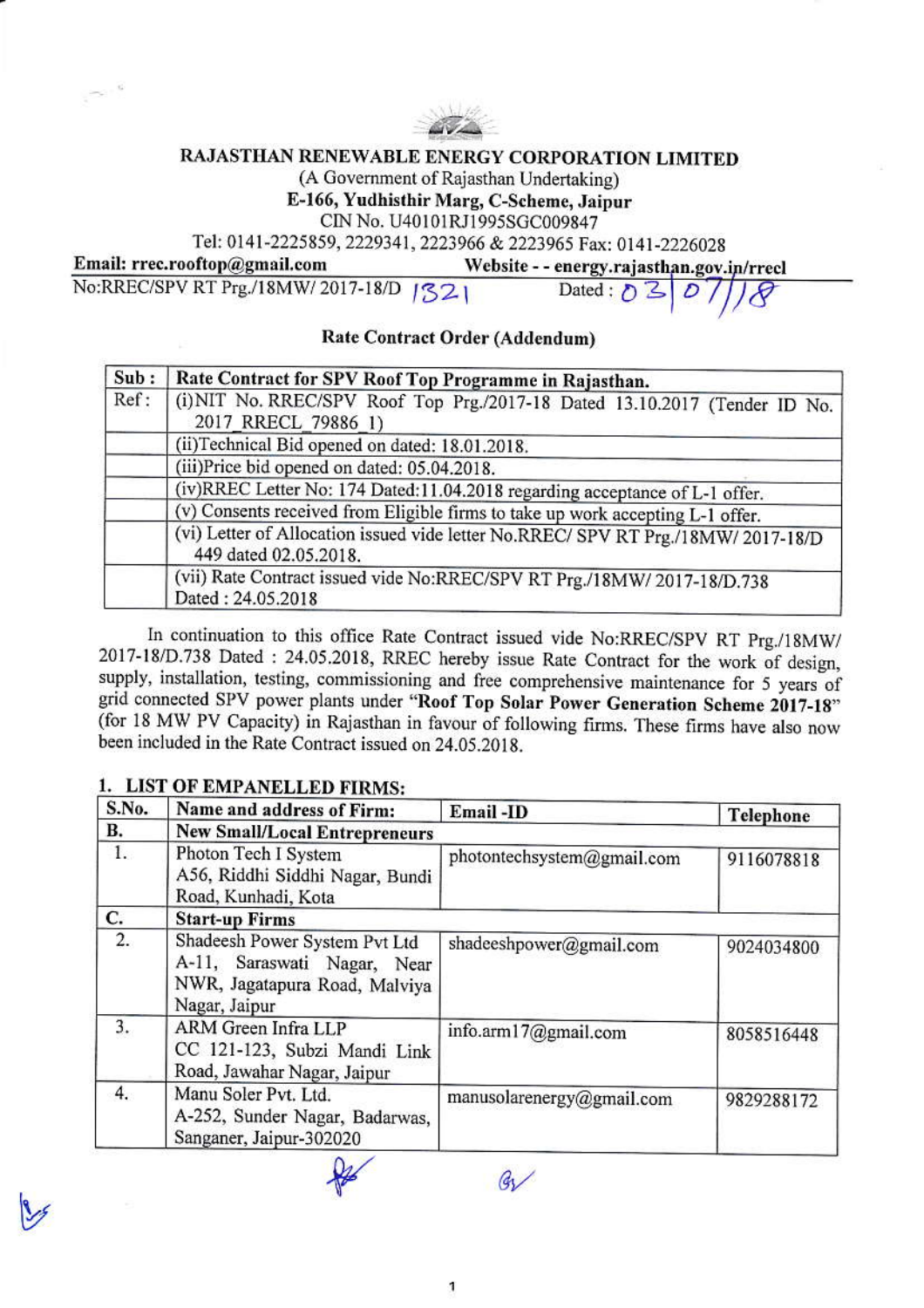#### 2. PRICES:

The prices for different PV Capacity Power Plants for design, supply, installation, testing commissioning with Five Years free Comprehensive maintenance including all taxes/duties etc will be as per Clause No. 2 of Rate Contract issued vide No. 738 Dated 24.05.2018.

# 3. DETAILS OF PV POWER PLANTS ALLOWED WITH ALLOCATION FOR SUPPLY & INSTALLATION:

As per offers of the firms in the tender, the details of categories/slabs allowed to firms to take up work under this programme are as under :

| S.<br>NO.<br>В. | Name of Firm:                                                                                                  | Allocated<br>Capacity<br>(kWp) | Roof Top SPV Systems<br>(without Battery Bank) |                                            |                                   |
|-----------------|----------------------------------------------------------------------------------------------------------------|--------------------------------|------------------------------------------------|--------------------------------------------|-----------------------------------|
|                 |                                                                                                                |                                | Above<br>kW<br>and<br>upto $10 \text{ kW}$     | Above 10<br>kW and<br>upto $50 \text{ kW}$ | Above 50<br>kW and upto<br>500 kW |
|                 | New Small/Local Entrepreneurs                                                                                  |                                |                                                |                                            |                                   |
|                 | Photon Tech I System<br>A56, Riddhi Siddhi Nagar, Bundi<br>Road, Kunhadi, Kota                                 | 500                            | Allowed                                        | Allowed                                    | Allowed                           |
| C.              | <b>Start-up Firms</b>                                                                                          |                                |                                                |                                            |                                   |
| $\overline{2}$  | Shadeesh Power System Pvt Ltd<br>A-11, Saraswati Nagar, Near NWR,<br>Jagatapura Road, Malviya Nagar,<br>Jaipur | 200                            | Allowed                                        | <b>Not</b><br>Allowed                      | <b>Not Allowed</b>                |
| $\overline{3}$  | ARM Green Infra LLP<br>CC 121-123, Subzi Mandi Link<br>Road, Jawahar Nagar, Jaipur                             | 200                            | Allowed                                        | <b>Not</b><br>Allowed                      | <b>Not Allowed</b>                |
| $\overline{4}$  | Manu Soler Pvt. Ltd.<br>A-252, Sunder Nagar, Badarwas,<br>Sanganer, Jaipur-302020                              | 200                            | Allowed                                        | <b>Not</b><br>Allowed                      | <b>Not Allowed</b>                |

All other terms and conditions including scheduled completion period shall remain same as  $\zeta$ per Rate Contract issued vide No. 738 Dated 24.05.2018.

The acceptance of this shall be acknowledged within 15 days with a copy of this Rate Contract duly signed.

Burk

(S.K.Baswal) Director (Technical) RREC, Jaipur